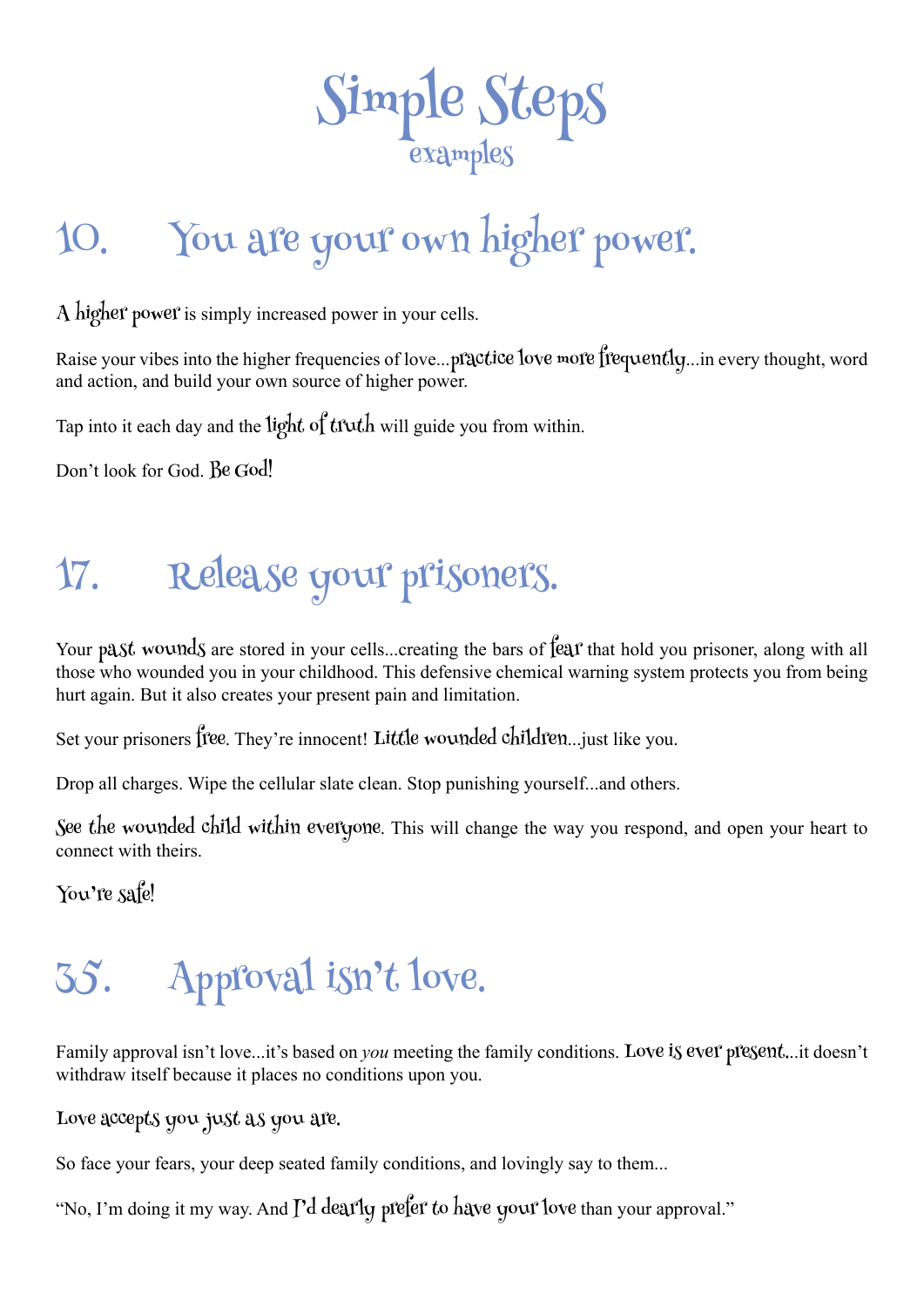### 42. Designer genes.

Forgive yourself of the illusion of dis-ease...the family baggage...ancestral DNA.

You are the fashionista in your life.

Fashion your own creations. Step into those designer genes...and strut down the catwalk of life.

I dare you!

# 43. Take your body to Heaven.

Cross over to the other side.

Change sides. Stop siding with fear.

Side with love instead.

You're in Heaven!

### 58. Break all the rules.

What fun!

Listen to your cheeky creative spirit, and crash through all your old boundaries and limitations. Trust your feelings...they're guiding you back to your truth...and into freedom.

#### 79. Assist evolution.

DNA, your family disfunction, is the evolutionary baton that's slowly dissolving it's cargo of karma. See the purpose in this generational purification.

Shift your beliefs to match your creative spirit.

It's okay!

You're assisting evolution by...

Standing in your Truth.